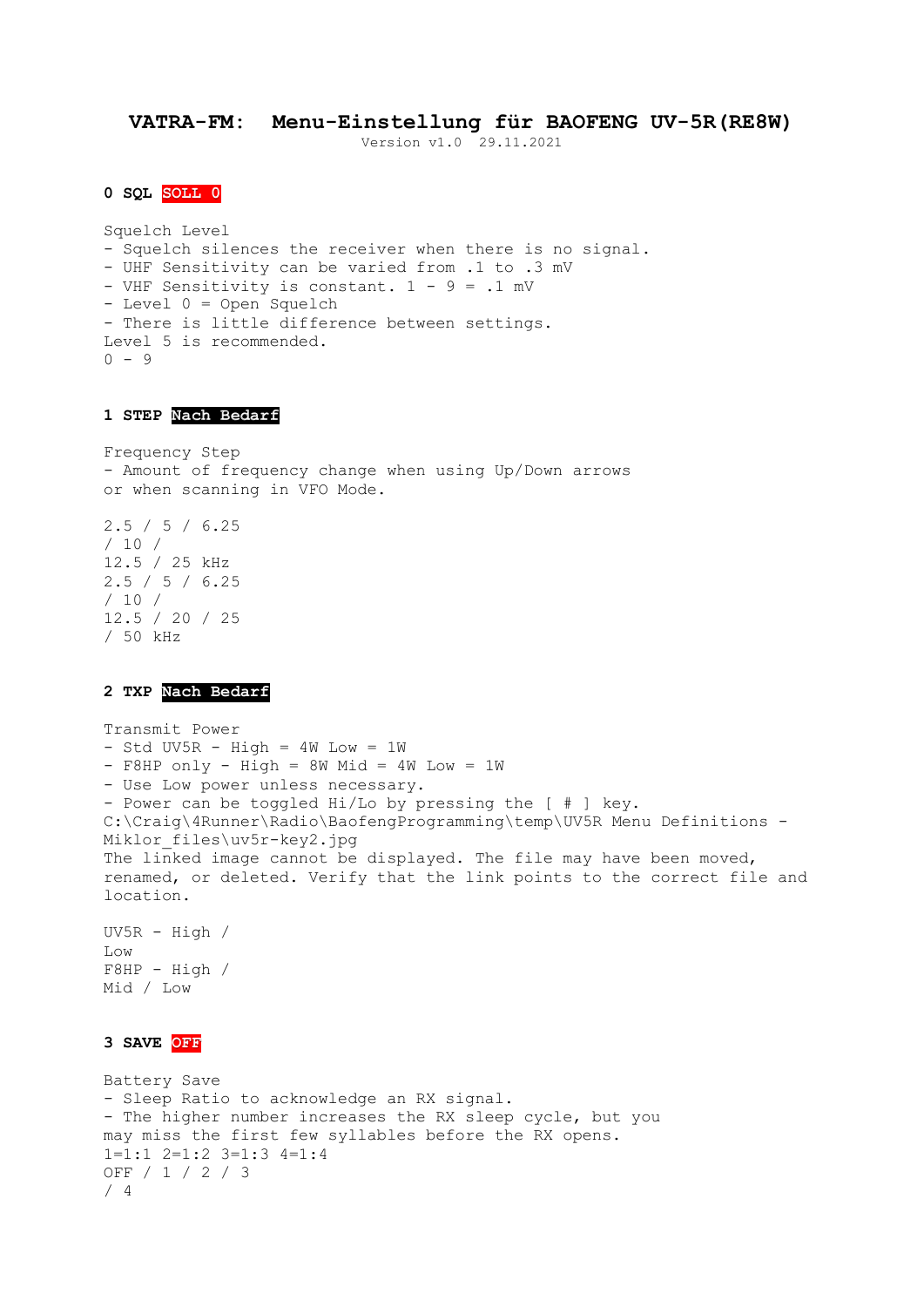**4 VOX OFF**

```
Voice Operated Xmtr 
- Allows transmitter activation by talking only. 
- Adjust VOX gain to allow smooth operation. 
- Level 10 requires the strongest voice. 
OFF / 1, 2 -
10
```
## **5 WN WIDE**

```
Wideband / Narrowband 
- Wide = 5 KHz Narrow = 2.5 KHz
- For Ham use, start with selecting Wide.
```
WIDE / NARR

## **6 ABR Nach Bedarf**

```
Display Illumination Time 
- Time the display stays illuminated.
```
OFF / 1 - 5 secs OFF / 1 -10 secs Depending on model 1 - 24 secs with CHIRP

```
7 TDR OFF
```

```
Dual Watch / Dual Reception 
- Allows monitoring of 2 channels, toggling between Freq A 
and Freq B. 
- If a signal is received, the RX remains on that channel until 
the signal is gone.
```
OFF / ON

## **8 BEEP OFF**

```
Keypad Beep 
- Allows audible confirmation of a key press.
```
OFF / ON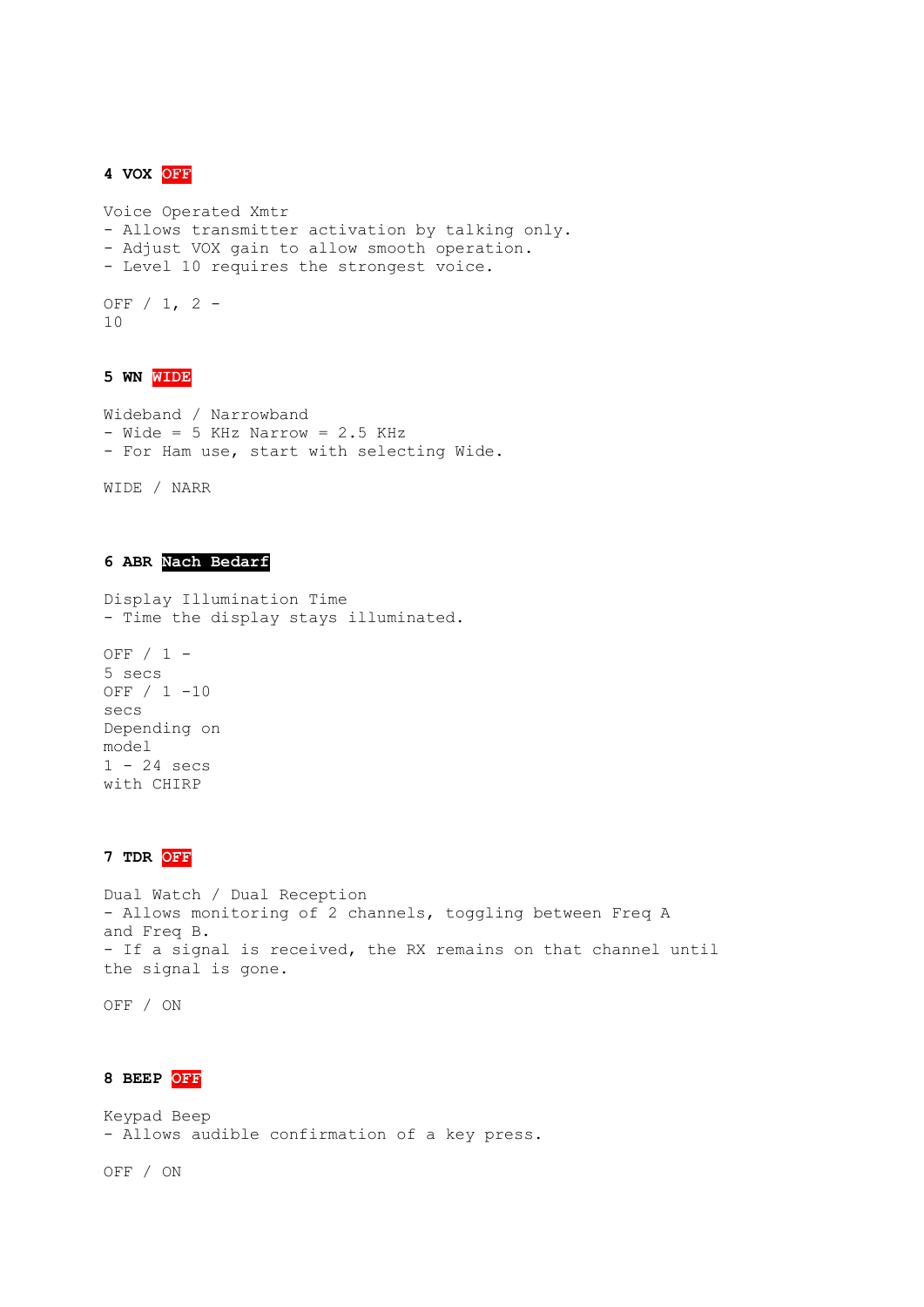**9 TOT 600 unkritisch, da VARA max. 5 Sekunden lang im TX-Modus**

Transmission Time Out Timer - Transmit Times Out after pre-selected time. - Radio will alert you when the time is up. - This helps prevent overheating. 15 / 30 / 45 /

 $60 - 600$ seconds

**10 R-DCS OFF**

Rec - Digital Coded Squelch - Prevents interference from signals on the same frequency. - The squelch will open only if the incoming signal is coded with the same tone required by your receiver. - Note: Not all repeaters requiring a tone for access transmit a tone back to you. Leave this function turned OFF unless you are absolutely sure it is needed.

OFF / D023N - D754I

## **11 R-CTCS OFF**

Rec - Continuous Tone Coded Squelch - Prevents interference from signals on the same frequency. - The squelch will open only if the incoming signal is coded with the same tone required by your receiver. - Note: Not all repeaters requiring a tone for access transmit a tone back to you. Leave this function turned OFF unless you are absolutely sure it is needed.

OFF / 67.0 - 254.1 Hz

# **12 T-DCS OFF**

Trans - Digital Coded Squelch - Required by some networks to limit access and interference.

OFF /  $D023N -$ D754I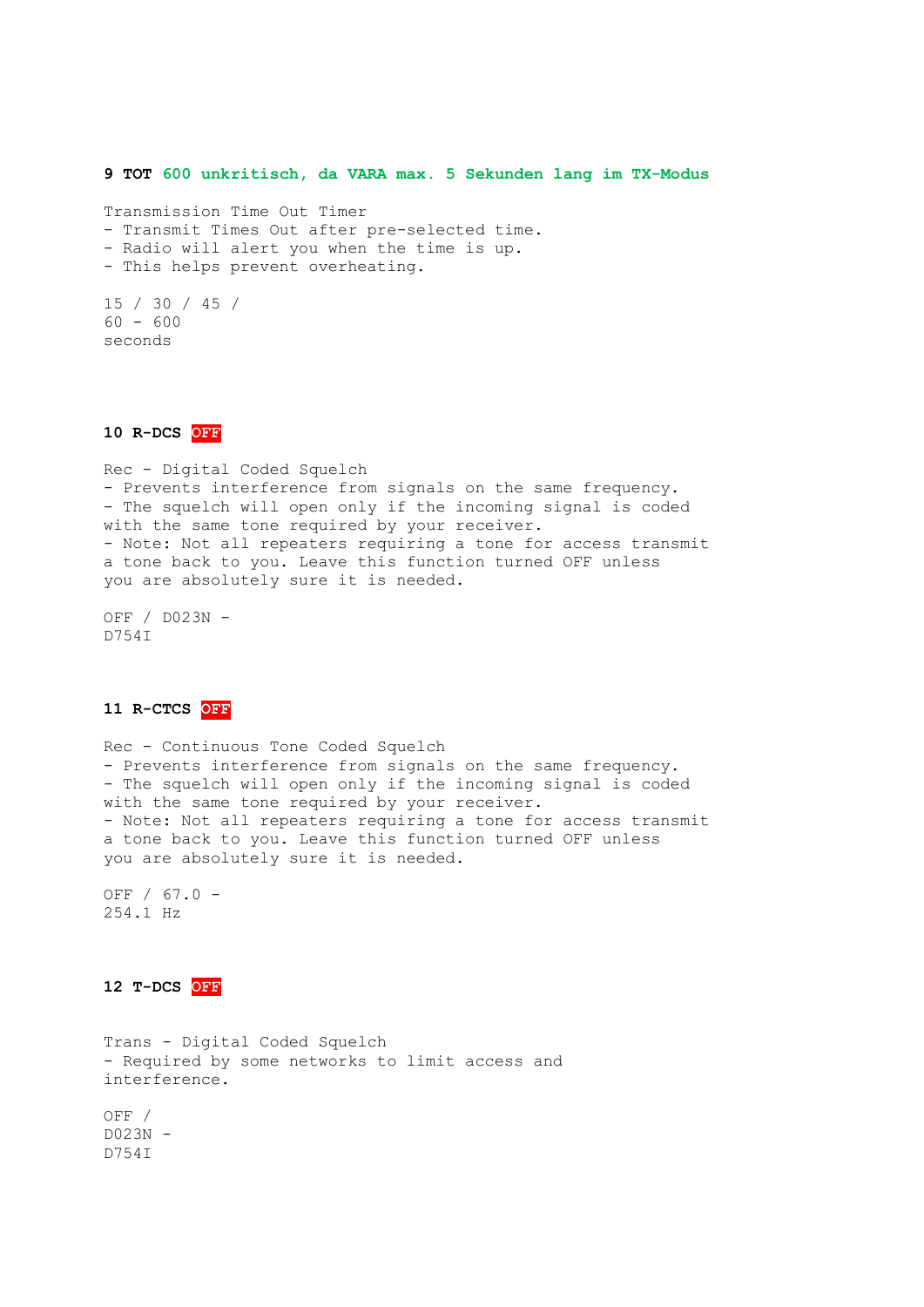### **13 T-CTCS OFF**

Trans - Continuous Tone Coded Squelch - Required by some networks to limit access and interference.

OFF / 67.0 Hz - 254.1 Hz

### **14 VOICE OFF**

Voice Prompt - Audible confirmation of a keypad entry.

OFF / ON or OFF / ENG / CHI

### **15 ANI-ID** z.B. 80808

Automatic Number ID of Radio (set with S/W) - Sent when PTT is pressed and/or released. - Used to alert dispatcher which field radio was keyed. - Used primarily for commercial applications.

## **16 DTMFST OFF**

DTMF Tone of transmit - Determines when DTMF codes are heard through speaker. OFF No tones heard DT-ST Only manually keyed DTMF codes are heard ANI-ST Only automatically keyed DTMF codes are heard DT+ANI \* All DTMF codes are heard

OFF / DT-ST / ANI-ST / DT+ANI

17 S-CODE **1, inaktiv wenn Menu 10 = OFF**

Signal Code - PTT-ID DTMF Code Selection (set with S/W) - Selects one of 15 DTMF codes.

- Set with software and are up to 5 digits each.
- Enabled by using Menu 19.

1 - 15 groups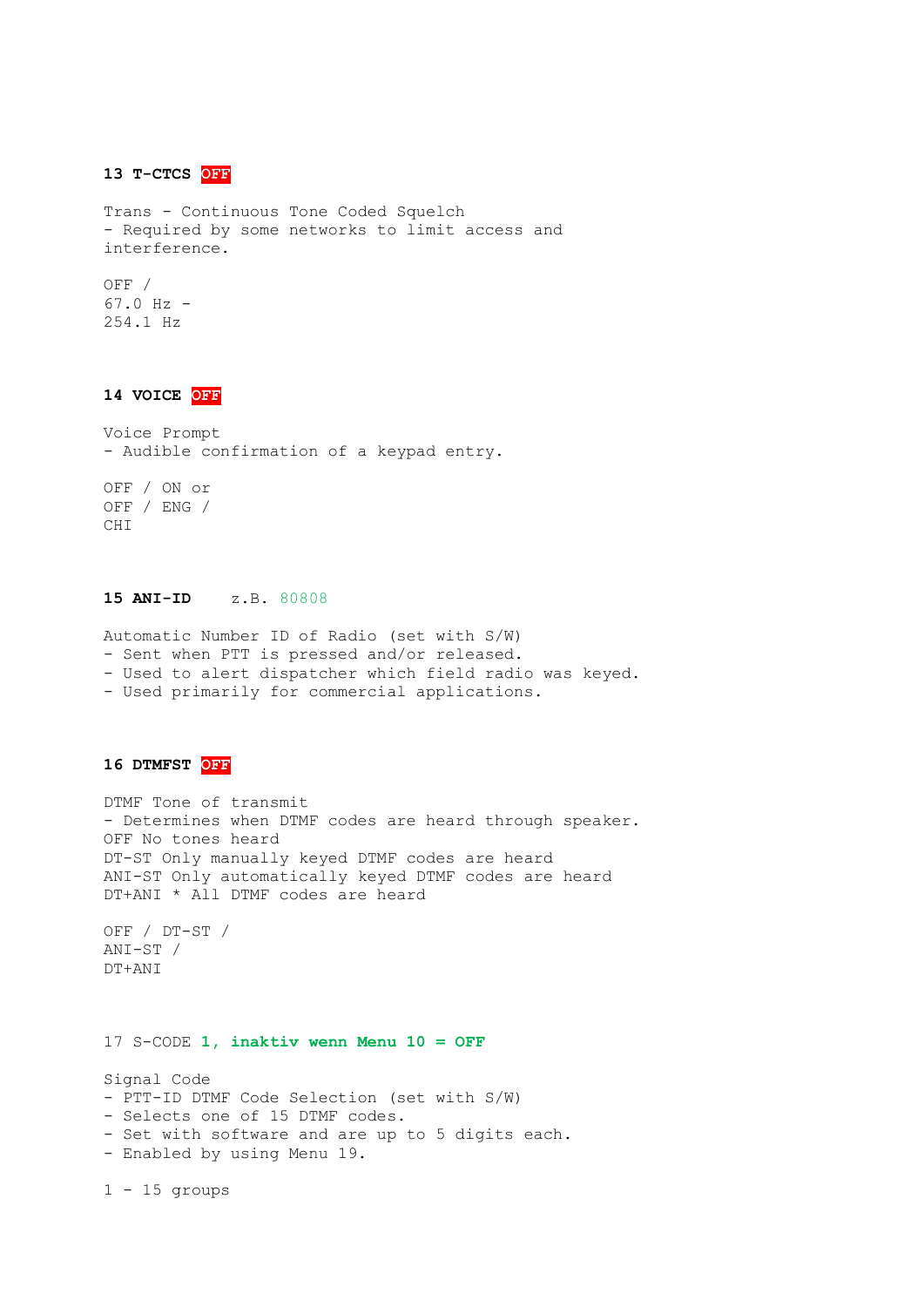**18 SC-REV TO, nur im SCAN-Modiús von Interesse**

Scan Resume Method -- TO (Time Operation) Scan stops when signal detected. Scan resumes after approximately 5 seconds (even if the channel is still active). -- CO (Carrier Operation) Scan stops when signal detected. Scan resumes when signal disappears. -- SE (Search Operation) Scan stops when signal detected. Scanning will not resume.

TO / CO / SE

**19 PTT-ID OFF**

When to send the PTT ID signal code OFF - No ID is sent. BOT - An ID is sent at Beginning of Transmission END - An ID is sent at the End of Transmission. BOTH - An ID is sent at BOT and EOT - This tells a dispatcher which field radio was keyed. - Not Applicable for Ham use. Set to OFF.

OFF / BOT / EOT / BOTH

## **20 PTT-LT 0**

Signal Code sending delay - Not Applicable for Ham use. Set to 0 (zero)

0 - 30 ms or  $0 - 50$  ms

#### **21 MDF-A Nach Bedarf z.B. NAME**

Channel Mode A Display (upper display) FREQ - Displays programmed Frequency CHAN - Displays Channel Number NAME - Displays Channel Name programmed via software. - If no name is programmed, CHAN will display.

FREQ / CHAN / NAME

#### **22 MDF-B Nach Bedarf z.B. NAME**

Channel Mode B Display (lower display)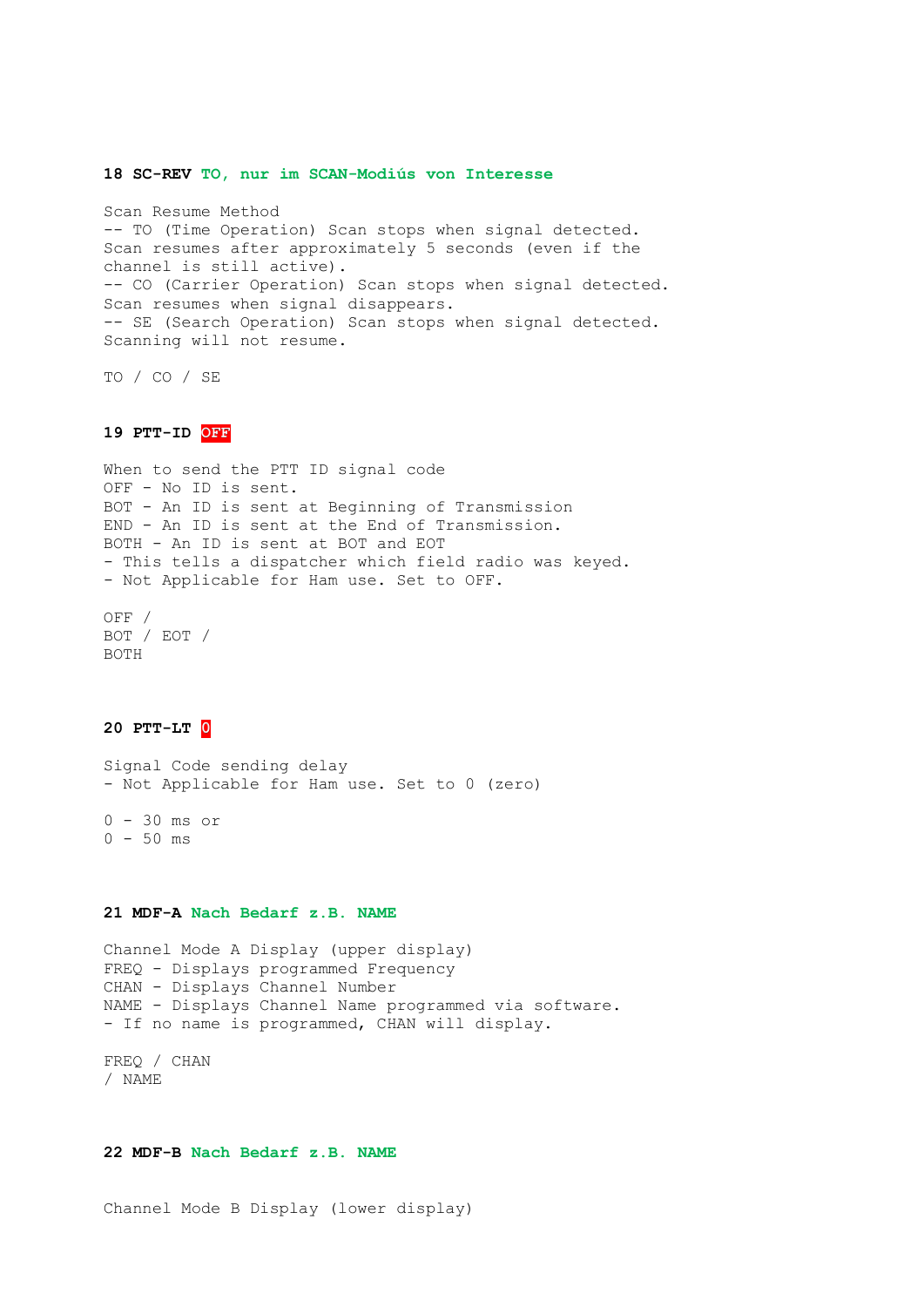```
FREQ - Displays programmed Frequency 
CHAN - Displays Channel Number 
NAME - Displays Channel Name programmed via software. 
- If no name is programmed, CHAN will display. 
FREQ / CHAN
```

```
/ NAME
```
## **23 BCL OFF**

Busy Channel Lockout - Prevents transmitting on a busy frequency. - If another repeater or signal is present using a different CTCSS or DCS code, your transmitter will be 'locked out' to prevent interference. When PTT is keyed, radio will sound a Beep Tone through the speaker only.

OFF / ON

24 AUTOLK **OFF**

Automatic Keypad Lock - When ON, keypad will be locked if not used in 8 seconds. - Pressing the [# ] key for 2 seconds will Lock/Unlock the keys on the keypad. C:\Craig\4Runner\Radio\BaofengProgramming\temp\UV5R Menu Definitions - Miklor files\uv5r-key2.jpg The linked image cannot be displayed. The file may have been moved, renamed, or deleted. Verify that the link points to the correct file and location.

OFF / ON

# **25 SFT-D OFF, da VARA FM=SIMPLEX**

```
Frequency shift direction 
- Enables access of repeaters in VFO/FREQ mode. 
OFF TX = RX (simplex) 
+ (plus) TX shifted Higher in freq than RX 
- (minus) TX shifted Lower in freq than RX
```
OFF  $/ + / -$ 

26 OFFSET **000.000 da VARA FM=SIMPLEX**

Frequency shift amount - Specifies frequency difference between TX and RX. - Used with Menu 25 for repeater access in VFO/FREQ mode. - Offset is not required when storing repeater frequencies into channels.

 $00.000 -$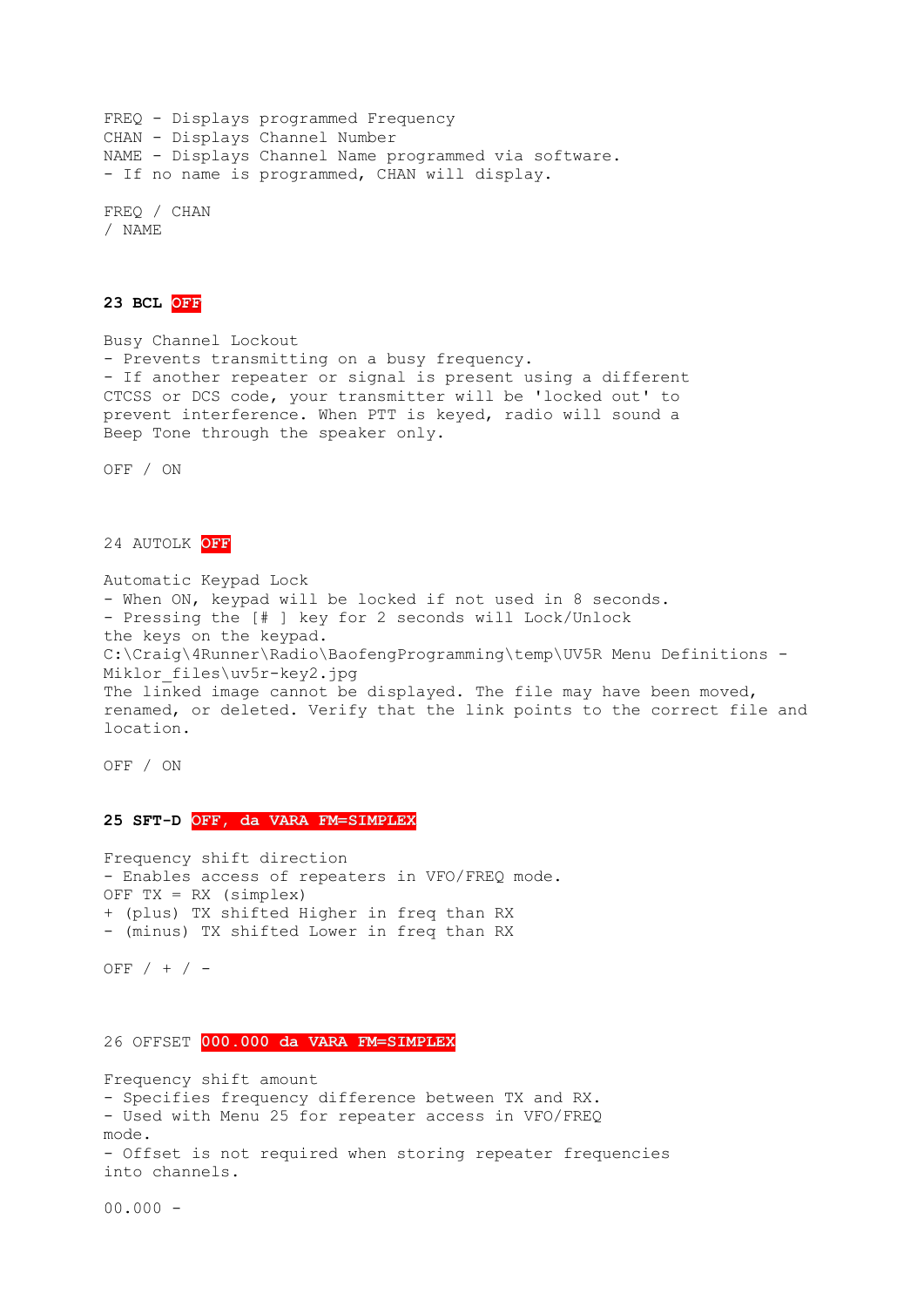69.990 MHz in 10 kHz steps

### **27 MEM-CH 000**

```
Store a memory channel 
- Stores channel information in memory slot 0 - 127 
- For a detailed examples of the programming process, 
please 
000 - 127
```
## **28 DEL-CH** 000

Delete a memory channel - Deletes information stored in memory slot 0 - 127

 $000 - 127$ 

#### **29 WT-LED Nach Bedarf**

```
Illumination / Display Color - Standby 
- Screen illumination color in Standby Mode
```
OFF / BLUE / ORANGE / PURPLE

### **30 RX-LED Nach Bedarf**

Illumination / Display Color - Receive - Screen illumination color in Receive Mode

OFF / BLUE / ORANGE / PURPLE

# **31 TX-LED Nach Bedarf**

Illumination / Display Color - Transmit - Screen illumination color in Transmit Mode

OFF / BLUE / ORANGE / PURPLE

## **32 AL-MOD TONE**

```
Alarm Mode 
SITE - Sounds alarm through your radio speaker only. 
TONE - Transmits a cycling tone over the air. 
CODE - Transmits '119' followed by ANI code over the air.
```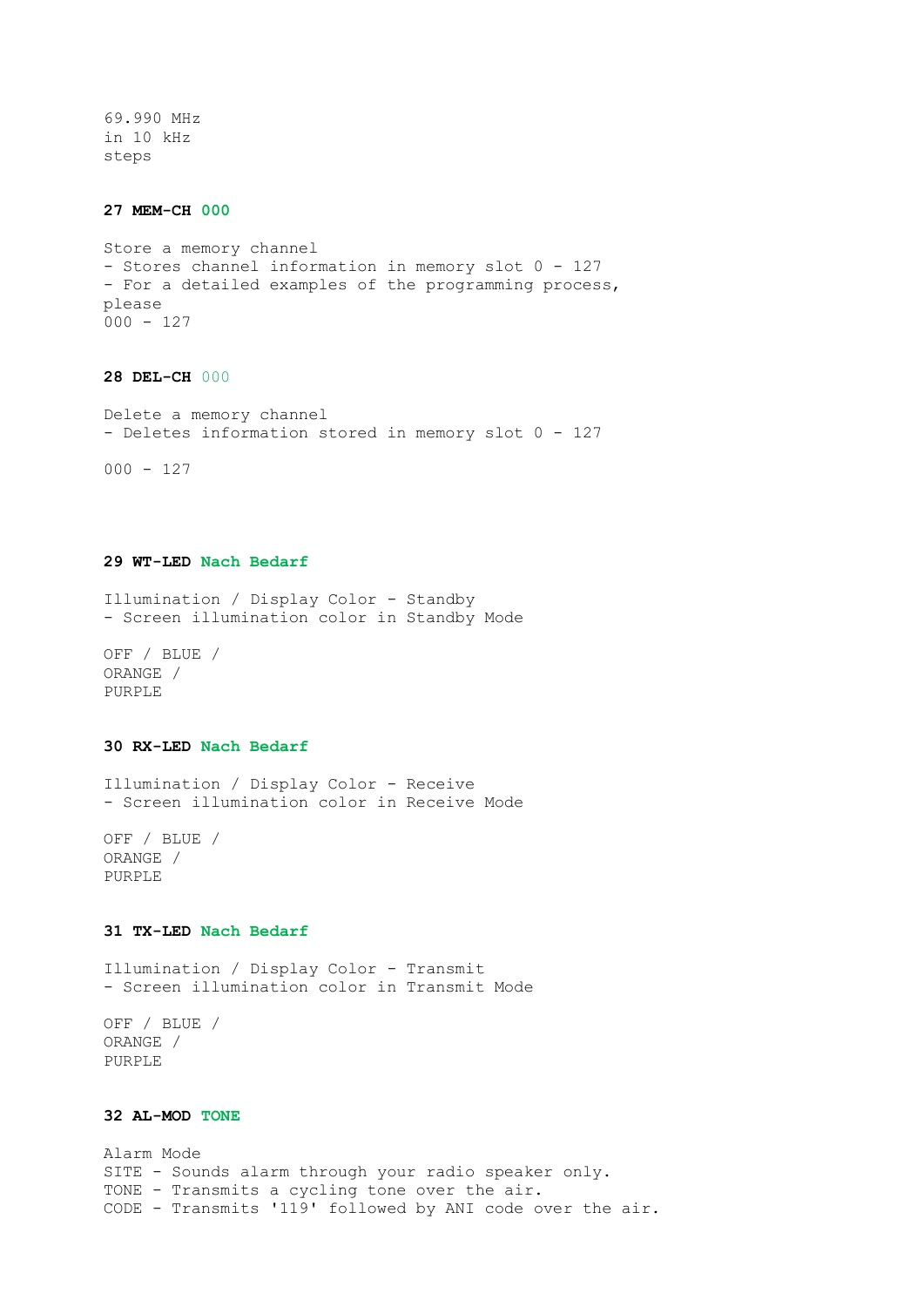SITE / TONE / CODE

#### **33 BAND Nach Bedarf**

Band Selection - In VFO/FREQ mode, sets VFO A or B to VHF or UHF band. - This is similar to the [ BAND ] button. Newer releases of radio eliminate the need for a Band Button.

VHF / UHF

**34 TDR-AB OFF**

Transmit selection while in Dual Watch / Dual Reception - While in Dual Watch mode, this forces the selection of which transmit frequency is selected.

OFF / A / B

## **35 STE OFF**

Squelch Tail Elimination - Eliminates the squelch tail at the end of a transmission. - Only works when other radios turn on their Tail function. \* For Ham use, set to OFF.

OFF / ON

## **36 RP-STE OFF**

Repeater Squelch Tail Elimination - Requires a repeater using this function. \* For Ham use, set to OFF.

OFF / 1, 2, 3 - 10

## **37 RPT-RL OFF**

Delay the squelch tail of repeater \* For Ham use, set to OFF.

OFF / 1, 2, 3 - 10

## **38 PONMSG Nach Bedarf**

Boot / Power On Display FULL - Displays the entire LCD screen. MGS - Displays a 2 line Power On message.